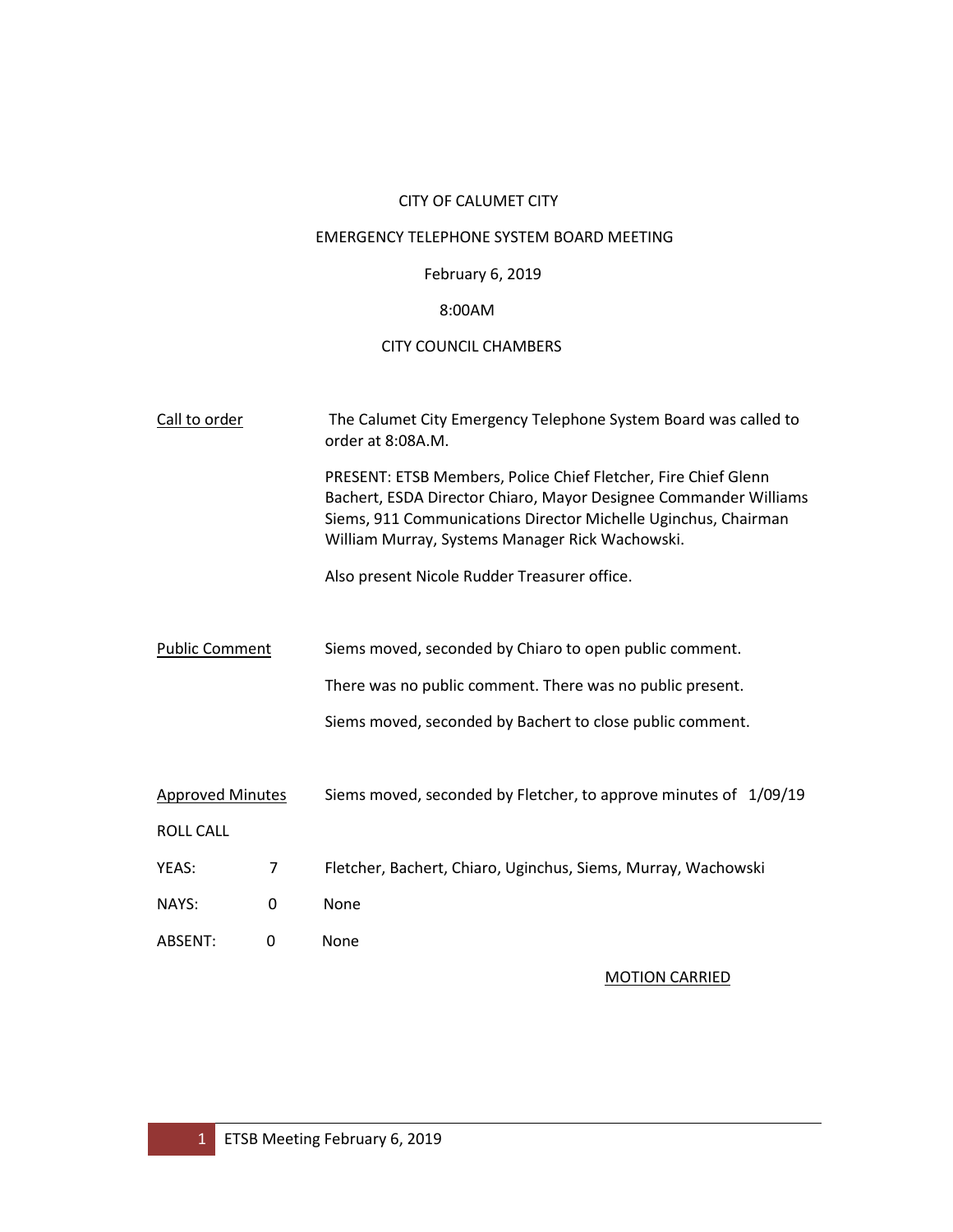#### Old Business **Vertical Integrated Applicants**

Murray advised looked into company, they don't have a business license and looks like working from a home. Siems advised we went with this company initially they were recommended by Spillman and other agencies using Spillman in the area were using them. Wachowski will look into other companies that can do the server maintenance, and will get three quotes. Siems advised we need to do ASAP there are critical updates that need to be done. Wachowski also advised that if there were any maintenance issues at this time we would have to pay out of pocket. Motion to defer to next meeting.

Murray moved, seconded by Fletcher

Roll Call

YEAS: 7 Fletcher, Bachert, Chiaro, Uginchus, Siems, Murray, Wachowski

NAYS: 0 NONE

ABSENT: 0 NONE

#### MOTION CARRIED

#### **Audit Renewal**

Murray advised looked into nine other companies who could do audit for the ETSB board. Siems asked if they all had municipality certification, and was thought they needed to have some type of 911 board certification. Murray advised was not positive about needing the 911 board certification and asked Rudder if she had heard of anything. Rudder advised no. Murray advised would put posting in paper, for audit and that Rudder would find RFM for posting and would have Murray look at it.

Murray motion to defer to next meeting

Siems moved, Seconded Bachert to defer to next meeting

ROLL CALL

YEAS: 7 Fletcher, Bachert, Chiaro, Uginchus, Siems, Murray, Wachowski

NAYS: 0 NONE

ABSENT: 0 NONE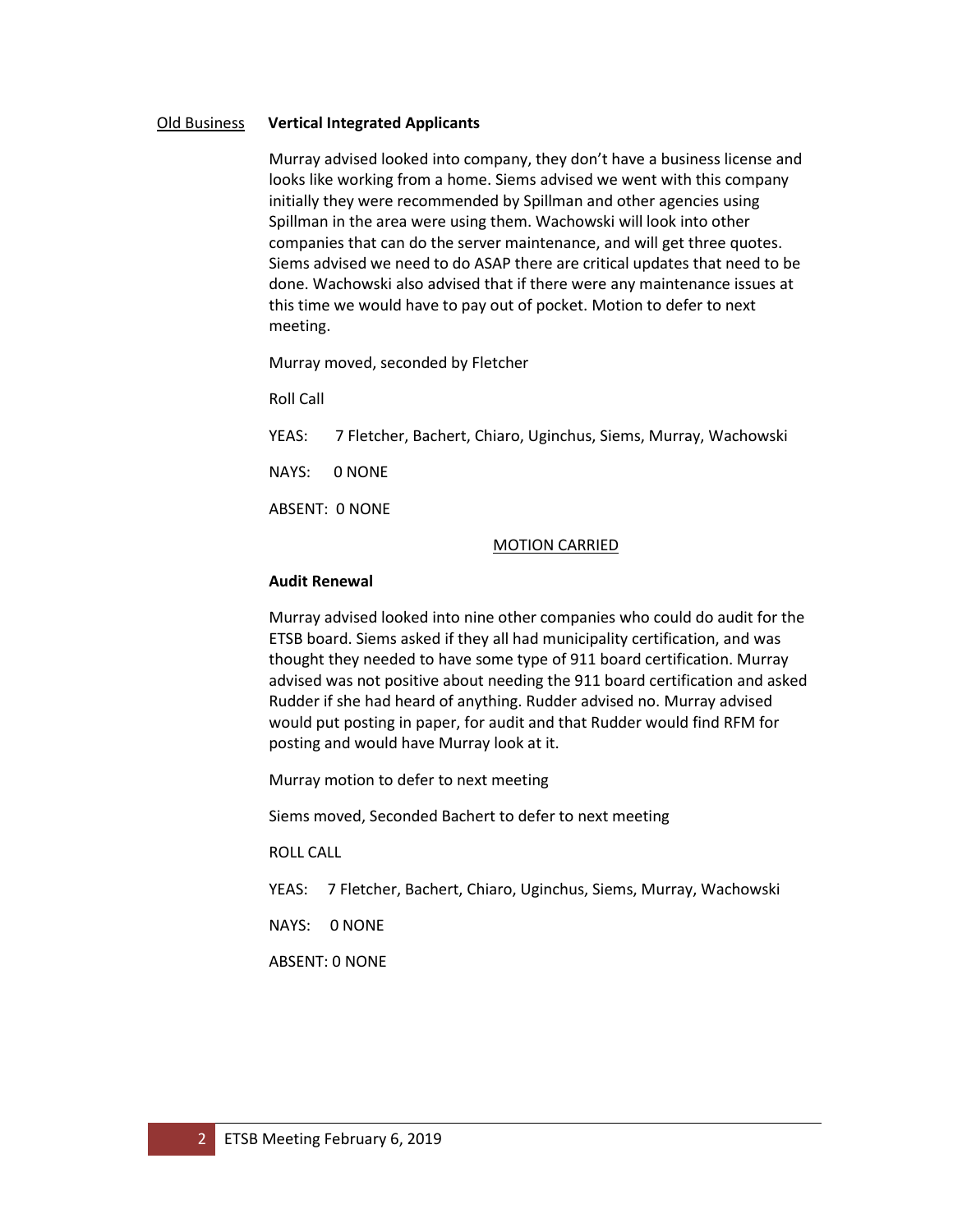#### **Spillman –Separation of Invoices**

Murray asked if Wachowski would be able to separate the invoices or if Spillman would have to do so. Wachowski advised that he could break down the invoices into Police use and 911 usage. Wachowski advised could have done for next meeting.

Murray motion to defer to next meeting

Bachert moved, seconded by Siems

ROLL CALL

YEAS: 7 Fletcher, Bachert, Chiaro, Uginchus, Siems, Murray, Wachowski

NAYS: 0 NONE

ABSENT: 0 NONE

#### New Business **Blueline job posting**

Uginchus advised would like to post the Telecommunicator position on the Blueline to have interested parties able to apply. That the posting would be for 60 days. This would be to start a listing of applicants. Bachert asked how the process went; Uginchus advised that would have to pass the Telecommunicator test, Background and interview process. Murray asked if would have front page posting; Uginchus advised was an extra fee of \$50. Board agreed to do posting not to exceed\$250.00 to do front page posting and to pay when invoice was received.

Motion by Murray to post Telecommunicator posting on the Blue Line.

Siems moved, Seconded by Chiaro

ROLL CALL

YEAS: 7 Fletcher, Bachert, Chiaro, Uginchus, Siems, Murray, Wachowski.

NAYS: 0 NONE

ABSENT: 0 NONE